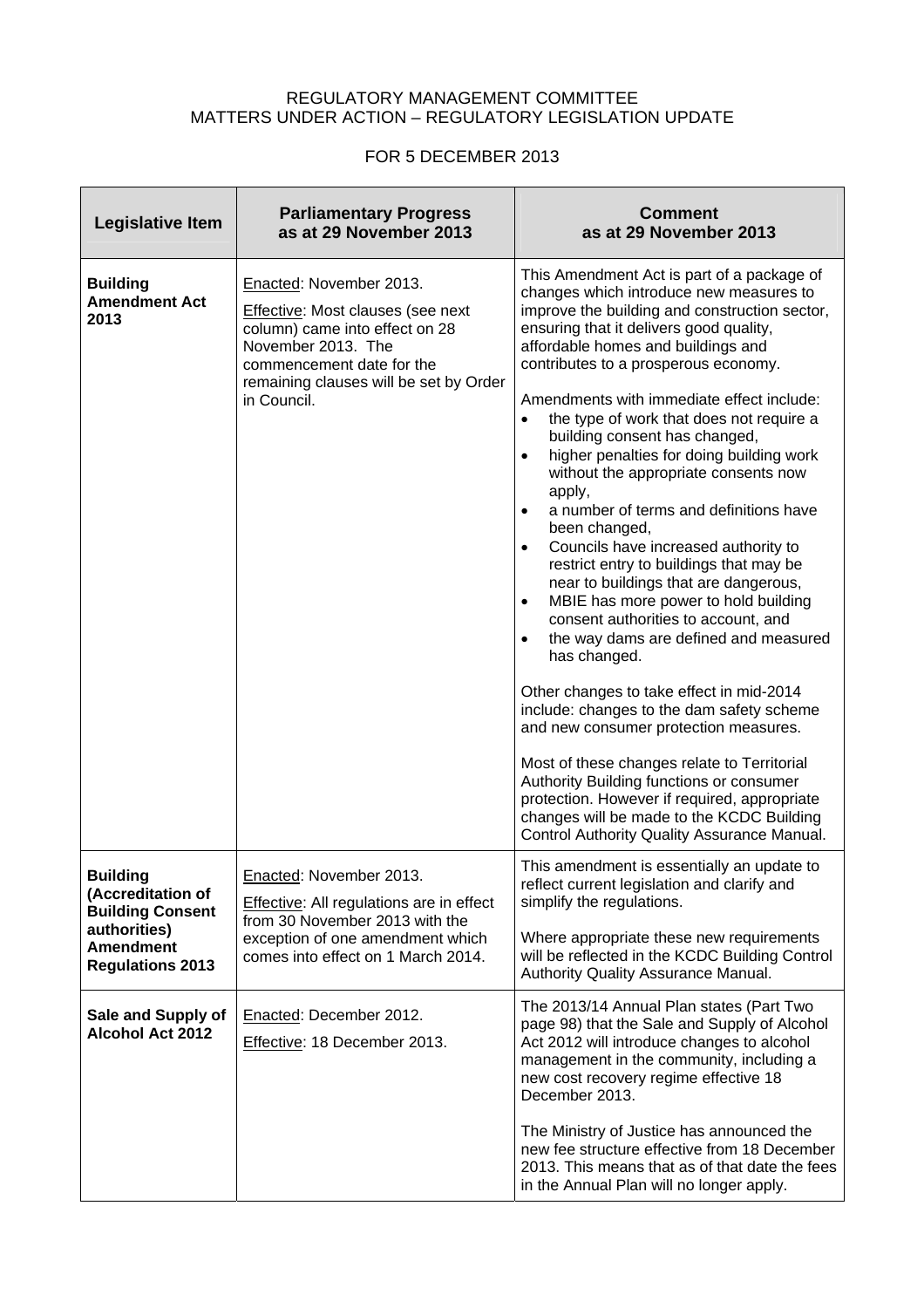| <b>Legislative Item</b>                                                     | <b>Parliamentary Progress</b><br>as at 29 November 2013                                                                                                                                                                                                                                                                                                                                                                                                                                                                                                                                                                                                                                                                                                                                                                                                                                                                                                                                                                                                                                                                              | <b>Comment</b><br>as at 29 November 2013                                                                                                                                                                                                                                                                                                                                                                                                                                                                                                                                                                                                                                                                                                                                                                                                                                                                                                                                                                                                                                                                                           |
|-----------------------------------------------------------------------------|--------------------------------------------------------------------------------------------------------------------------------------------------------------------------------------------------------------------------------------------------------------------------------------------------------------------------------------------------------------------------------------------------------------------------------------------------------------------------------------------------------------------------------------------------------------------------------------------------------------------------------------------------------------------------------------------------------------------------------------------------------------------------------------------------------------------------------------------------------------------------------------------------------------------------------------------------------------------------------------------------------------------------------------------------------------------------------------------------------------------------------------|------------------------------------------------------------------------------------------------------------------------------------------------------------------------------------------------------------------------------------------------------------------------------------------------------------------------------------------------------------------------------------------------------------------------------------------------------------------------------------------------------------------------------------------------------------------------------------------------------------------------------------------------------------------------------------------------------------------------------------------------------------------------------------------------------------------------------------------------------------------------------------------------------------------------------------------------------------------------------------------------------------------------------------------------------------------------------------------------------------------------------------|
| <b>Food Bill</b>                                                            | Since last considered by the Primary<br>Production Select Committee in 2010,<br>there has been a lot of public debate<br>about the content of the Food Bill,<br>including the powers of enforcement<br>officers, genetic modification, and<br>community fundraising through<br>sausage sizzles and cake stalls. The<br>Bill has subsequently been updated to<br>address some of the public concerns.<br>This has meant reviewing several<br>versions of a large piece of legislation<br>with many people involved.<br>Supplementary Order Paper No. 278<br>(SOP) was introduced on 17 July<br>2013. The SOP which makes a large<br>number of changes to the Food Bill<br>was sent to the select committee for<br>review, and public submissions on the<br>SOP closed in August 2013. The<br>deadline for the select committee to<br>report back to Parliament on the SOP<br>is 2 January 2014. However, that<br>report will not get considered until<br>Parliament is sitting again, sometime<br>in February 2014. The Bill will then<br>need to go through its second<br>reading, committee of the whole, and<br>its third reading. | If/when passed into law, the Food Bill will<br>replace the Food Act 1981 and introduce<br>some fundamental changes to NZ's domestic<br>food regulatory regime. The Bill has come<br>about through research conducted since 2003<br>as part of the Domestic Food Review - only<br>the second review of the domestic food sector<br>in over 30 years. Through a risk-based<br>approach, it seeks to:<br>clarify the role of regulators,<br>$\bullet$<br>remove the need for local bylaws, by<br>$\bullet$<br>having a single set of rules for training,<br>registration and other food safety<br>aspects, and<br>improve compliance and enforcement.<br>$\bullet$<br>The Ministry for Primary Industries website<br>states that about 20% of the New Zealand<br>workforce is involved in food-related work.<br>These changes will help to manage food<br>safety and suitability issues more effectively,<br>improve certainty and minimise compliance<br>costs for food businesses.<br>Where appropriate these new requirements<br>will be reflected in the yet to be developed<br>Environmental Health quality assurance<br>system. |
| <b>Resource</b><br><b>Management</b><br><b>Amendment Act</b><br>(No 2) 2011 | Section 14 of the Resource<br>Management Amendment Bill (No 2)<br>2011 introduced changes to the<br>accreditation requirements of the<br>RMA.<br>Effective: from 12 September 2014.                                                                                                                                                                                                                                                                                                                                                                                                                                                                                                                                                                                                                                                                                                                                                                                                                                                                                                                                                  | The most significant changes to the<br>accreditation requirements are:<br>an extension to the range of hearings for<br>$\bullet$<br>which accreditation is required.<br>accreditation will be required for hearings<br>$\bullet$<br>on:<br>reviews of resource consents,<br>$\overline{\phantom{0}}$<br>applications to change or cancel<br>resource consent conditions,<br>proposed policy statements and<br>plans, and<br>any hearing of an objection under<br>section 357C of the RMA.<br>the requirement for all members of<br>$\bullet$<br>hearing panels to be accredited, unless<br>there are exceptional circumstances.<br>Where appropriate these new requirements<br>will be reflected in the yet to be developed<br>Resource Consents and Compliance quality<br>assurance system.                                                                                                                                                                                                                                                                                                                                       |
| <b>Resource</b><br><b>Management</b><br><b>Amendment Act</b><br>2013        | These reforms were collectively<br>known as the Resource Management<br>Reform Bill 2012 (the Bill). The Bill<br>had its first reading on 11 December<br>2012. It was referred to the                                                                                                                                                                                                                                                                                                                                                                                                                                                                                                                                                                                                                                                                                                                                                                                                                                                                                                                                                 | The key components of the Resource<br>Management Amendment Act 2013 are:<br>new and clearer information requirements<br>$\bullet$<br>for all resource consent applications,<br>a new six-month timeframe for decision-<br>$\bullet$                                                                                                                                                                                                                                                                                                                                                                                                                                                                                                                                                                                                                                                                                                                                                                                                                                                                                                |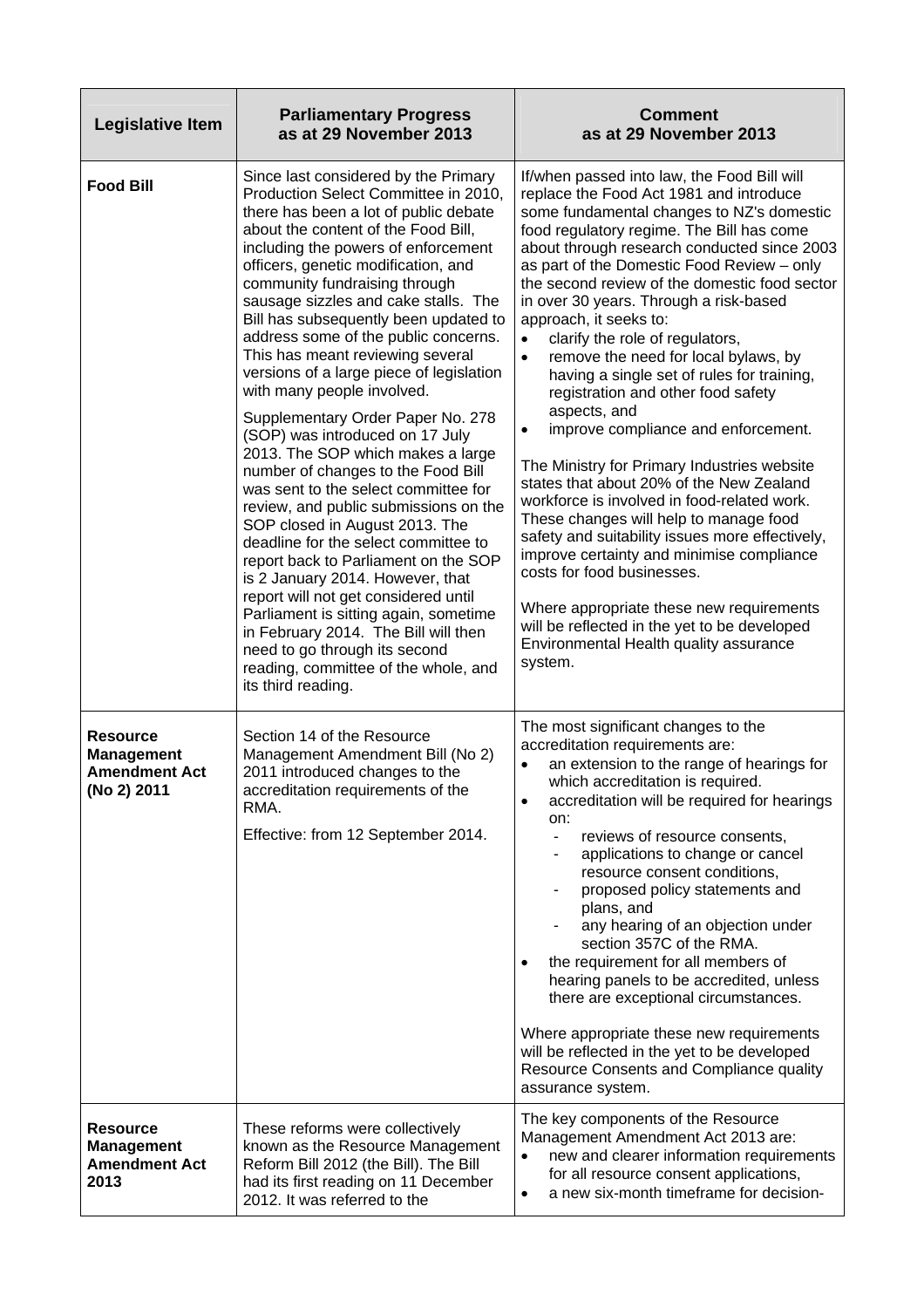| Legislative Item                                              | <b>Parliamentary Progress</b><br>as at 29 November 2013                                                                                                                                                                                                                                                                                                                                                                                               | <b>Comment</b><br>as at 29 November 2013                                                                                                                                                                                                                                                                                                                                                                                                                                                                                                                                                                                                                                                                                                                                                                                                                                                                                                                                                                                                                                                                                                                                                                                                                                                                                                  |
|---------------------------------------------------------------|-------------------------------------------------------------------------------------------------------------------------------------------------------------------------------------------------------------------------------------------------------------------------------------------------------------------------------------------------------------------------------------------------------------------------------------------------------|-------------------------------------------------------------------------------------------------------------------------------------------------------------------------------------------------------------------------------------------------------------------------------------------------------------------------------------------------------------------------------------------------------------------------------------------------------------------------------------------------------------------------------------------------------------------------------------------------------------------------------------------------------------------------------------------------------------------------------------------------------------------------------------------------------------------------------------------------------------------------------------------------------------------------------------------------------------------------------------------------------------------------------------------------------------------------------------------------------------------------------------------------------------------------------------------------------------------------------------------------------------------------------------------------------------------------------------------|
|                                                               | <b>Environment and Local Government</b><br><b>Select Committee. Submissions</b><br>closed on 28 February 2013. The Bill<br>was reported back to the House of<br>Representatives on 11 June 2013.<br>A Supplementary Order Paper split<br>the Bill into three Bills, all of which<br>passed into law in September 2013.                                                                                                                                | making on resource consent applications<br>that are notified and limited notified (130<br>and 100 working days respectively),<br>changes to improve the accessibility of<br>$\bullet$<br>the direct referral process and to<br>introduce an investment threshold for<br>projects,<br>changes to section 32 of the RMA to<br>$\bullet$<br>improve the evaluation of effects of<br>objectives, policies and rules,<br>changes to provisions relating to the<br>$\bullet$<br>blanket protection rules for trees,<br>changes to section 360 of the RMA to<br>$\bullet$<br>allow regulations to be made requiring<br>local authorities,<br>to monitor environmental data to inform<br>$\bullet$<br>better decision-making, and<br>minor and technical changes to improve<br>$\bullet$<br>the workability of the RMA.<br>Where appropriate these new requirements<br>will be reflected in (1) KPI's and (2) the yet to<br>be developed Resource Consents and<br>Compliance quality assurance system.                                                                                                                                                                                                                                                                                                                                            |
| <b>Fencing of</b><br><b>Swimming Pools</b><br><b>Act 1987</b> | The Government will introduce a Bill<br>into Parliament to amend the Fencing<br>of Swimming Pools Act 1987.<br>The timing of the changes will depend<br>on the Government's legislative<br>priorities and the parliamentary<br>process. The parliamentary process<br>will include the Bill being referred to a<br>select committee - normally for six<br>months.<br>In the meantime, councils and pool<br>owners must comply with the current<br>Act. | The Government is changing the Fencing of<br>Swimming Pools Act 1987 (the Act) to strike a<br>better balance between protecting young<br>children from drowning in home pools and<br>making the Act more workable for pool<br>owners and local councils. The changes take<br>into account 392 submissions received from<br>safety groups, the pool industry, local<br>councils, pool owners and others during<br>public consultation.<br>The current Act provides little guidance on<br>how councils approach inspections and<br>exemptions and as a result there is no<br>national uniformity. The Ministry of Business,<br>Innovation and Employment (MBIE) website<br>states that councils will benefit from reduced<br>costs and uncertainty by:<br>clearer requirements for restricting<br>access to pools,<br>enforcement tools designed to encourage<br>$\bullet$<br>voluntary compliance, with councils<br>having the power to issue warning<br>notices and ultimately infringement<br>notices,<br>councils being required to inspect<br>$\bullet$<br>swimming pools at least every five years,<br>and<br>clarification that councils are not required<br>$\bullet$<br>to locate and inspect spa pools and<br>portable pools - but may inspect<br>properties they believe contain non-<br>compliant spa pools and portable pools. |